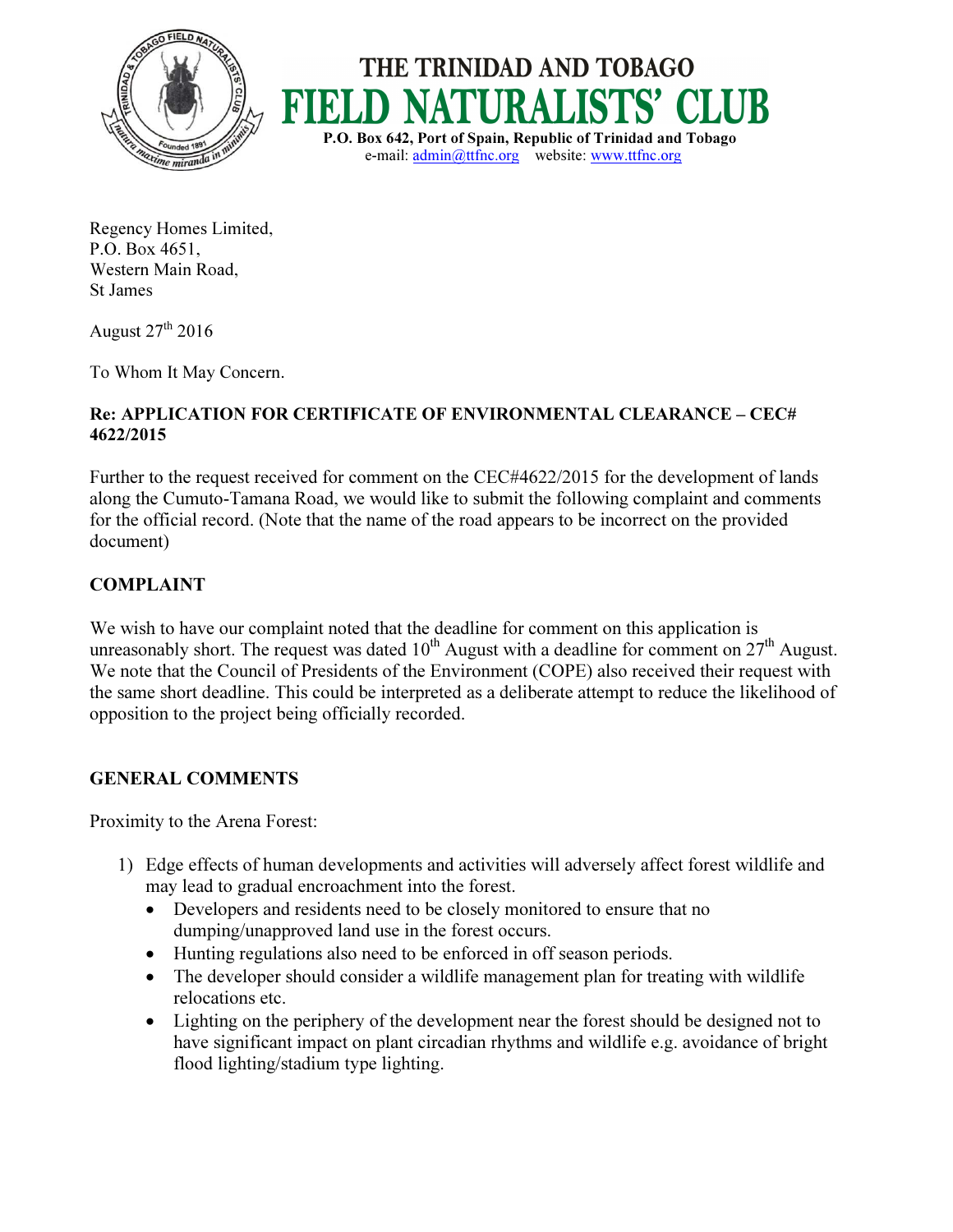- Fire hydrants should be installed near to the periphery of the settlement to mitigate the risk of bush fires caused by human activities. The setting of fires to burn refuse especially during the dry season should be prohibited.
- The botanic gardens should only contain native species and pose no risk of introducing non-native species to the surrounding ecosystem. Will these gardens fall under the management of the Horticultural Division or private management?
- 2) An Earthwatch funded project for monitoring the ocelot *(Leopardus pardalis)* an Environmentally Sensitive Species is currently being carried out in the section of the Arena Forest directly south of the proposed development site. (The Hamgel Field Station has been active there since 2013, and is located directly north of the proposed development across the river at the end of Sar Sar Trace.)

http://earthwatch.org/expeditions/monitoring-ocelots-in-trinidad

According to researchers involved in the project, that area some of the highest vertebrate activity recorded on camera traps for the Arena Forest.

While the proposed development site has not been surveyed for this environmentally sensitive species, ocelot do inhabit a range of environments including forest edge, secondary forest and riparian areas. Therefore the possibility that ocelot also utilize the forest edge and river edge environments of the proposed development site has to be considered.

Note that according to the Environmentally Sensitive Species (Ocelot) Notice, 2013, Part III, any activities that otherwise disturb an environmentally sensitive species is prohibited by law.

Therefore it has to be satisfactorily determined whether or not ocelot utilize the proposed development site area. This can only be reliably done by the use of camera trapping in conjunction with appropriate bait lures.

- 3) The northern side of the site is along the Caroni River it has been reported and observed that this area is habitat for Neotropical River Otters, in addition to various bird and reptile life. Wet and dry season wildlife impact studies are recommended using camera trapping. In addition a, a wide river natural buffer zone and restriction fencing along the river zone is recommend with the prohibition of hunting and access of people, domestic pets and livestock to allow for undistributed habitat use of wildlife. Note that this area along the river would be prone to flooding and the inevitable presence of spectacled caiman at the site would further limit use.
- 4) Green site land use layout planning design is recommend to use natural tree buffers , local plants species along roads and infill areas. Retention of local tree species along water courses and in house plots. A proportion of local tree species and other indigenous vegetation should be retained on all plots for houses. Mature and semi mature trees should be retained both wild and domestic species for wildlife habitat.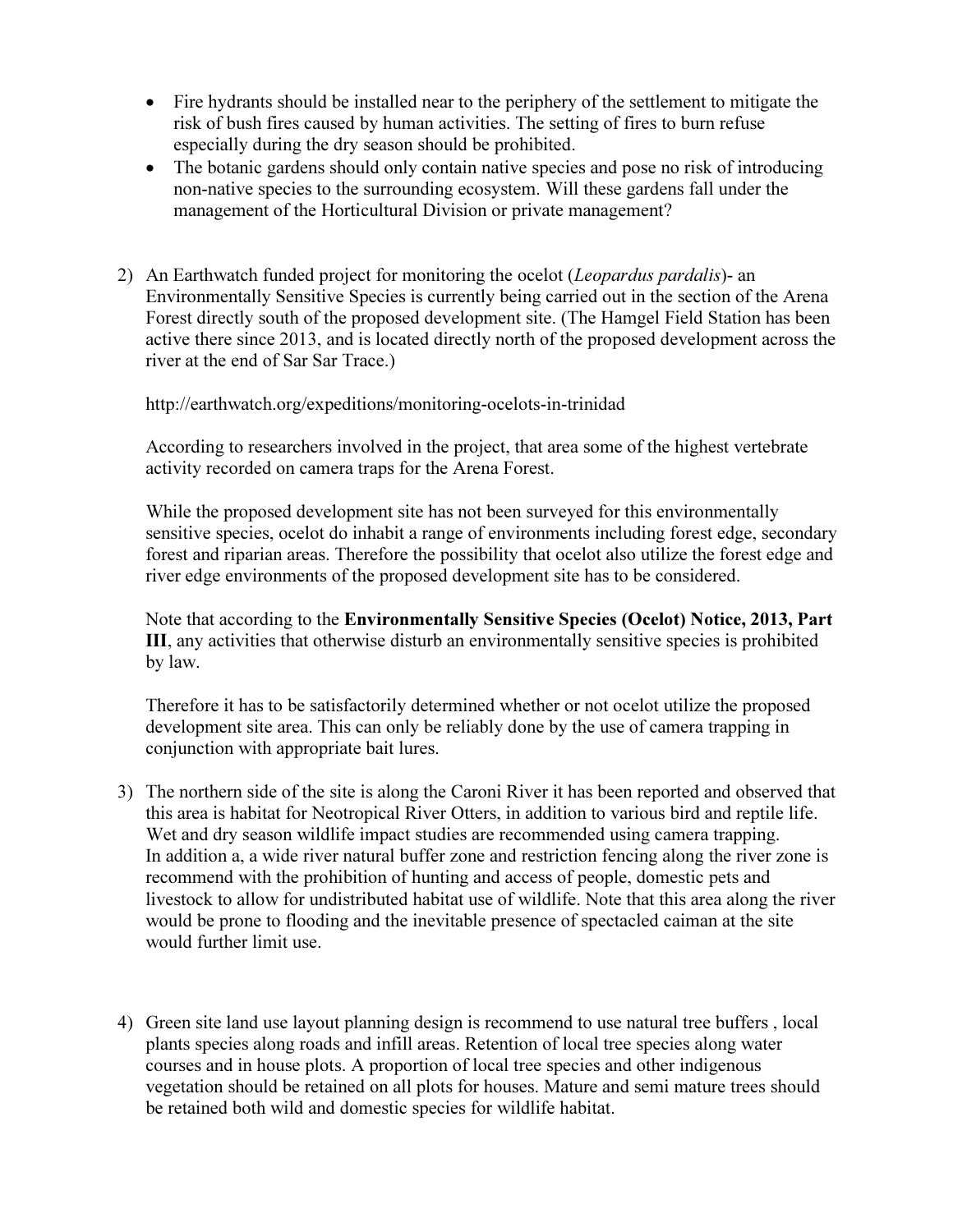5) Protection of all gullys and waterway on the proposed development site. A protection buffer zone to protect the natural water flow and inflation of water of all gullys and waterway on the plots.

A natural water management plan using slow drainage and natural features are recommended for the site to retain natural water flows and protect natural water management systems. A water flow plan must be done to manage the increased water increase expected for the site.

6) The proposed development site is part of a major catchment area for the Caroni River before the other rivers flow into it on its way through the Caroni plains into the sea. A Green design waste water rain water (ponds, slow drainage) domestic, sewage treatment, and site solid and liquid waste plan and management system must be put in place and be maintained post development.

In particular:

- 1) Will a central sewage system with a sewage treatment plant be constructed or individual septic systems be constructed by householders/ for each apartment building? If individual septic systems are to be used, then a minimum standard of design should be enforced.
- 2) The septic system for any facilities at the recreational area near the river need to be carefully designed to ensure no contamination of the river occurs.

Therefore, a determination of how the proposed development will affect the Caroni River (in terms of water volume, retention, pollution etc) is needed.

- 7) General waste management of recreational areas: A recycling program/ development waste management plan should form part of the EIA/supporting documentation. The application for iCare recycling bins at all recreational common spaces may be considered for example.
- 8) With respect to the Farmers' Market, waste water and refuse including meat scraps need to be carefully disposed of to avoid health hazards and attraction of vermin and wildlife from the adjacent forest.
- 9) Heritage and archeological sites and artifacts protection: A site development protocol must be put in place not to damage and report any Heritage and Archeological sites and artifacts that may be encountered. It would be an asset to the development to show case Heritage and archeological sites and artifacts protection and would increase the site product value.